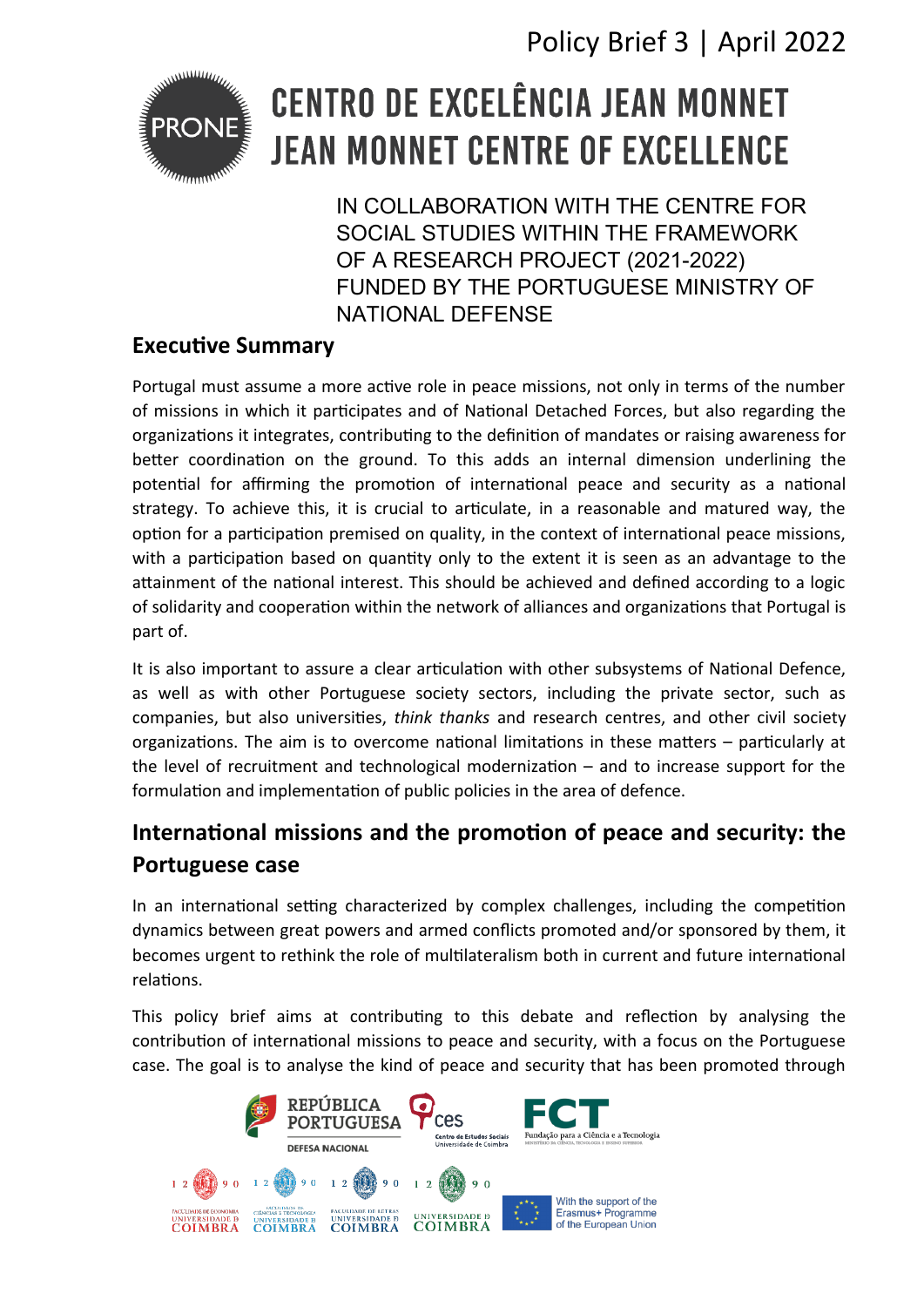## Policy Brief 3 | April 2022

international missions, as well as the possibilities and limitations raised by such instrument. The Portuguese case has enormous potental to contribute to the debate on the processes, goals, priorites and strategies characterizing the partcipaton of natonal armed forces in these missions since the 1990s, as well as to the refecton on the constraints, opportunites and needs that have arisen in this area. These debates also contribute to a clearer framing and understanding of how the participation of Portugal in international missions has resulted in dividends and lessons learnt relevant to the national interest and to the promotion of international security.

Currently, peace promotion at the international level is structured around the complex triangle involving Armed Forces, humanitarian aid and development aid with civilian crises management. As a first pillar in peacebuilding, and with the aim to promoting sustainable peace, Armed Forces are responsible for a close and coherent organizaton and artculaton with humanitarian assistance, development aid and civilian crises management plans and objectives. However, in practice, such coordination is not always efficiently and effectively achieved, leaving ample room for improvement. This is particularly relevant at the level of organizations which tend to request contributions from members state to the various levels of action without any pondered and effective articulation of their potentialities and specialization. In this sense, national decision-makers, as well as the Armed Forces, act from a level that is not ideal to assure effective and sustainable peace. Adding to this apparent lack in coordination, a certain level of unpredictability in terms of what will be faced on the ground can be pointed out. Regardless of the different contributions and roles played by the Armed Forces, from special operations to training and capacity building in the most varied areas, they all significantly impact on the evaluation that is made of what sustainable peace should be and look like in different contexts. In this setting, Portugal must act with the organizations in which it participates to assure an integrated international response that is also coherent with the goals of international peacebuilding. Aiming at better thinking and planning Portugal's position and contribution to this challenging, a few recommendations are here suggested.

#### **Recommendations**

- Actively contribute, as a peace actor to the resolution of structural issues limiting the capacity of international missions to promote sustainable peace. In this sense, Portugal should, whenever possible, be more active in a permanent awareness work within the organizatons it integrates, aimed at a better inwards and outwards organizatonal coordination. It should also seek to influence the design of mandates in order to more clearly and directly facilitate peacebuilding efforts on the ground.
- Engage: Portugal has been affirming its *soft power* throughout the past years, strategically managing elements of *hard power* and *soft* power to boost its power projection and international influence, as well as its capacity to contribute to peacebuilding. However, the benefts of such politcal-strategic opton depend on the country's capacity to assure a participation of quality in international missions. To this effect, it becomes urgent to